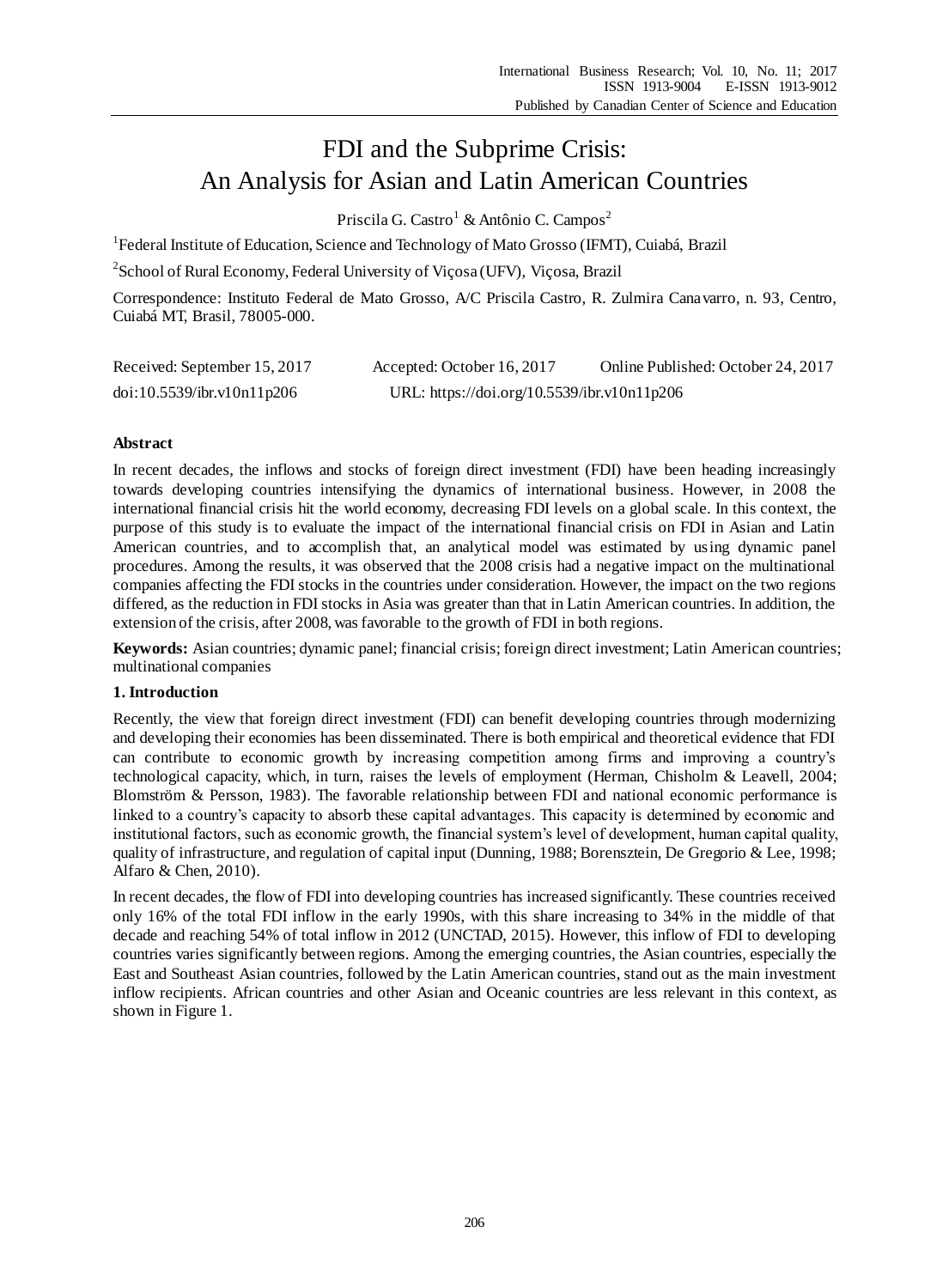

Figure 1. FDI inflows to developing countries from 1990 to 2013, US\$ millions

#### Source: UNCTAD, 2015.

Among the Asian emerging markets, East Asia (especially China) and Southeast Asia are the main sub-regions receiving FDI. From 2000 to 2005, these sub-regions received about 80% of the FDI inflows into Asian developing countries, accounting for almost 85% of the investment stock (UNCTAD, 2005). A more attractive environment for FDI in these regions seems to have been created by the growth of these economies in the 1990s, including the Chinese economic expansion and dynamism, taken in association with other factors, such as cheap and high-quality labor, high levels of education in some countries (e.g., South Korea), tight integration with the global economy, and institutional reforms in favor of market functioning (Hsieh & Hong, 2004; Barros, Chen & Damasio, 2013).

In Latin America, participation in the total FDI inflows was only 5% in the late 1980s, accounting for only 5% of the investment stock worldwide. This situation has changed since the mid-1990s, with the region recording share in total FDI inflows of up to 12%, reaching 7% of the world's capital stock (UNCTAD, 2005). The reasons for this increase in the attractiveness of FDI include the trade-liberalization process in the region/countries; the creation of regional trade agreements, such as NAFTA (North American Free Trade Agreement) and MERCOSUR; the privatization process; and the macroeconomic and institutional changes in key Latin American countries (Amal & Seabra, 2007; Penfold, 2014).

There was a marked drop in FDI inflows by the end of 2008, when the world economy began to feel the effects of the global financial crisis that had started with the subprime crisis in the US market. This crisis also had negative effects on capital, production, employment, and trade across the world (Alfaro & Chen, 2010). With regard to FDI, there was a generalized drop in stocks and flows, mainly between 2008 and 2009. During this period, the global inflow of FDI fell by 33%, while stocks fell 14%. In the developed economies, flows declined by 40% and stocks declined by 16%, on average, whereas, in the developing countries, the declines were 21% and 6%, respectively (UNCTAD, 2015).

Since 2010, however, several developing countries, such as China, Brazil, and India, have started to show signs of improvement in their economic performance. On the other hand, the developed countries have been facing the financial crisis, which has unfolded and caused a public deficit crisis in the European Union (EU). This is regarded as an extension of the subprime crisis. Also, since 2010, the growth of global FDI inflows has resumed in some areas, albeit at levels below those prior to the start of the crisis. In Asian emerging countries and in Latin America, FDI levels have increased above their levels at the beginning of the crisis (see Figure 1).

FDI inflows over the decades of 1990 and 2000 increased worldwide and were increasingly aimed at developing countries, especially East/Southeast Asia and Latin America. Nevertheless, the erupting financial crisis (subprime) seems to have stopped this expansion briefly (at the beginning of the crisis) and may have favored the subsequent attraction of FDI to the countries concerned (when considering the expansion of the crisis in the European countries).

The literature on this subject shows that most studies of the subprime financial crisis and FDI involved qualitative analysis, reporting the possible causes and effects of investment fluctuations during the period and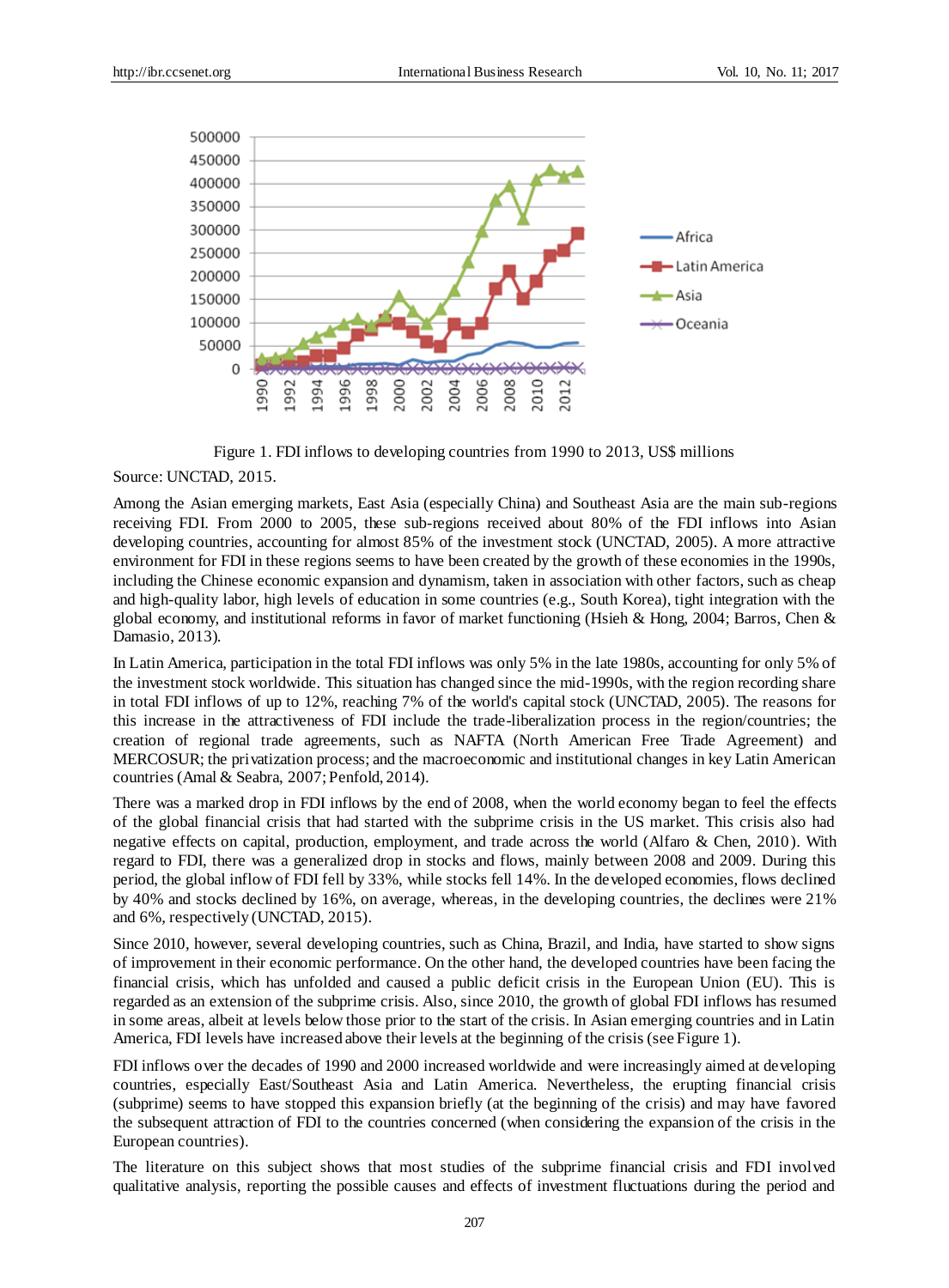drawing comparisons with past crises (Poulsen & Hufbauer, 2011; Ramamurti, 2011; UNCTAD, 2010). Overall, these studies show that the crisis led to a decline in FDI in both developed and developing countries due to the risks and uncertainties associated with the fragility of the global economy (UNCTAD, 2010).

Few empirical studies, however, have dealt with the relationship between the recent financial crisis and FDI levels in developing countries. Ucal, Özcan, Bilgin and Mungo. (2010) demonstrated this relationship by analyzing a semi-parametric model of whether the FDI inflows were affected in the periods before and after the international financial crisis (subprime). The model results indicated that FDI inflows in the developing countries fell in the years after the crisis, i.e., after 2008, whereas they grew considerably in the years before 2008. However, this study was limited to analyzing data until 2011, and it neither differentiated regions involving the emerging countries nor explained the reasons for fluctuations in FDI. As previously reported, the developing countries are quite heterogeneous in terms of attracting FDI.

Thus, this study aims to evaluate the impact of the international financial crisis (subprime) by considering its influence on FDI in the Asian and Latin American emerging countries during 1995–2014. This involves an issue that has been poorly addressed in the literature, as there is no defined theoretical framework and there are few empirical contributions. Furthermore, it is still important to understand the effects of the international financial crisis on FDI and the consequent effects on various aspects of the world economy. For many developing countries FDI compensates for the lack of domestic private investments, and it is associated with potential benefits for national economies (UNCTAD, 2010). In addition, the findings of this study may also be useful for comparisons with other regions and countries that attract large amounts of FDI.

Following this introduction, the article is divided into four sections. The background section discusses some effects of financial crises and their relationship with FDI, especially in the subprime crisis. The methodology section describes the analytical model, data sources, and econometric procedures. Econometric model results and discussions are presented in the fourth session. Finally, the conclusion section emphasizes the study's contributions and its implications.

## **2. Background: Financial Crises and Their Relations with FDI**

Until 2008, very few financial crises had occurred in the developed economies, and absolutely none at all occurred from World War II until 1970s. In the emerging markets, the frequency of financial crises have escalated through the 1970s, 1980s and especially 1990s, due to increasing financial deregulation in their economies (Taylor, 2012). Considering financial crises against this background opens up broader concepts. According to Goldsmith (1982), financial crises are linked to a sharp, brief, and ultra-cyclic deterioration of financial indicators, such as asset prices, credit, short-term interest rates, and financial institution collapse. According to Kindleberger and Aliber (2005), crises are, in general, related to economic cycle peaks that occur during a period of economic growth, leading to a period of depression. Crises can be of either domestic or foreign origin, can start in either the private or the public sector, with different forms and intensities, and can spread swiftly across borders (Claessense & Kose, 2013; Reinhart & Rogoff, 2009). Despite both the complexity of financial crises and the differences between them, they tend to have similarities in terms of macroeconomic and financial consequences, as these go beyond the uncertainty they create. Often, financial crises involve significant changes in the credit volume; severe disruptions in financial intermediation, especially in foreign credit supply; impacts on the currency and the exchange rate, consequently, serious problems with the balance of payments; and need for massive governmental support. In addition, financial variables such as credit and asset prices tend to either fall or grow less in periods of turbulence (Claessense & Kose, 2013). In addition, at the level of firms, studies show that financial crises are associated with sharp reductions in R&D, employment, and investments in general, which leads companies to lose growth opportunities (Campello, Graham & Harvey, 2010).

Growth prospects are increasingly harmed as financial crises evolve into economic crises (ECLAC, 2009). In this sense, investment levels tend to be affected to a large scale in times of crisis through several interrelated and mutually influenced channels: credit crush, economic growth reduction, and increased uncertainty, which leads investors to be more cautious and to postpone their investments (Minsky, 1986; Joyce & Nabar, 2009).

FDI is a type of investment that allows an investor resident in another economy to either exert control over or significantly influence enterprise management (OECD, 2008). FDI is a result of medium- and long-term decisions and is not usually affected over the short term. The FDI response to crises and turbulence can be less significant than is the response of speculative capital, which is more volatile, and may exhibit a lag that will be perceived in periods after the crisis bursting (ECLAC, 2009; UNCTAD, 2010). Planned or future transnational investments may be affected by pessimistic crisis situations, depending on the severity, extent, and type of crisis.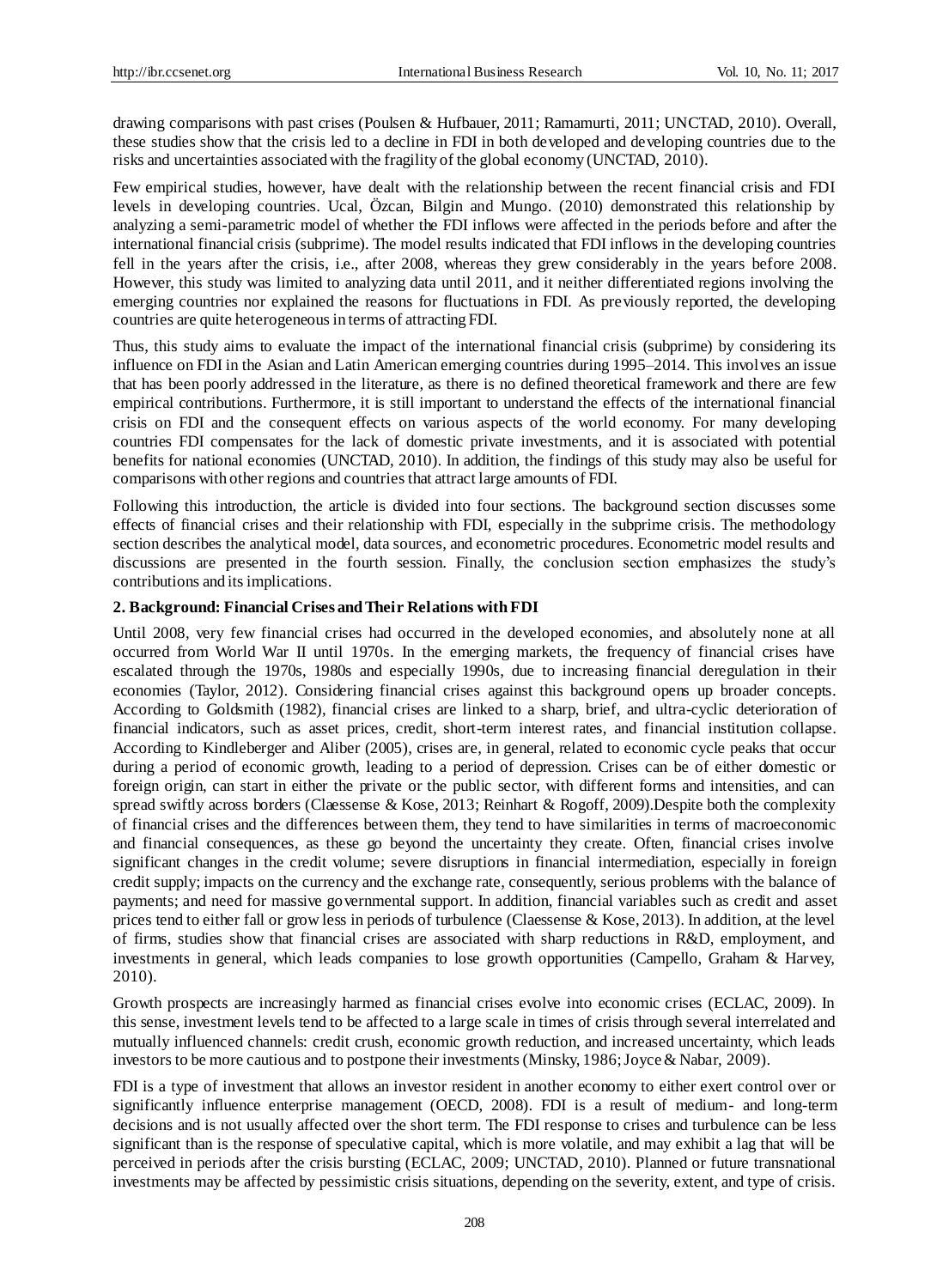However, it is believed that investments already in progress are still implemented and finalized when a crisis erupts. In this sense, studies on the relationship of the Asian crisis (1997) and the Mexican crisis (1994) to foreign investment showed an FDI behavior that was more stable than other types of investment, such as portfolio (Athukorala, 2003; Lougani & Razin, 2001; Lipsey, 2001; Krugman, 2000; Graham & Wada, 2000).

However, FDI may fall in crisis situations, despite being more stable than other types of investment. Credit conditions and growth prospects, as well as the economic, political, and business environment, are factors that influence the investment decisions of transnational corporations: thus, they are FDI determinants (Dunning, 1988; Blonigen, 2005). If the crisis spreads, and these factors are affected, the probability of a decline in FDI also increases. That is, despite being a less volatile investment type, FDI can be hit by an overall financial crisis through its determinants.

When considering the crisis and post-crisis periods, it can be seen that FDI levels may even increase (Krugman, 2000; Athukorala, 2003). Due to currency depreciation, demand contractions and financial collapse can cause a decrease in the domestic asset price. This favors the so-called asset-seeking strategy of transnationals (Note 1), as there is an investment cost reduction in assets and enrichment in terms of market power. Also, as an economic recovery measure, many governments may adopt more liberal policies relating to foreign capital, which can open new opportunities for mergers and acquisitions (Krugman, 2000). This is the fire-sale hypothesis, developed by Krugman (2000), which is based on the financial crisis among the Asian Tigers in the late 1990s.

Thus, it is clear that FDI is seen in the literature as a more stable investment type, although it may suffer falls during crises, and as less expressive than other types of investment, such as portfolio. Also, financial crises tend to impact the FDI level by affecting its determinants, especially factors related to macroeconomic and institutional performance. Furthermore, FDI can be critical to the economic recovery of countries in post-crisis periods.

## *2.1 The Subprime Crisis*

The recent international financial crisis, the greatest crisis since the 1929 Great Depression, was generated from 2007 to 2008 by the subprime crisis in the US market and soon expanded into the world economy. Generally speaking, this financial crisis originated in the USA with subprime mortgages and their subsequent default. In short, the low interest rates and good financing conditions in the 1990s made many people buy real estate and borrow what they could, with banks even lending to high-risk customers (at higher interest rates). With an increase in the US interest rates and a slowing economy, defaults had been increasing since 2001. As the fund bonds were negotiated by various financial institutions, the solvency crisis spread in the US financial system and later in the global financial system, resulting in the emergence of the crisis on the public stage in mid-2008 (Allen & Carletti, 2009).

The crisis led to a collapse of the large commercial and investment banks (e.g. Lehman Brothers, Bear Sterns, and Merrill Lynch); a significant decline in stock prices, followed by marked loss of confidence in this market, a large increase in unemployment, and a fall in production in various countries (Mello & Spolador, 2010). The advance of the crisis eroded the prospects for economic growth, one of the key drivers of FDI, as it limited access to internal and external financial resources and increased uncertainty, thereby increasing the risk for investors (Poulsen & Hufbauer, 2011; ECLAC, 2009).

The extension of the subprime crisis hit the European market and led to a public deficit crisis in the EU. In general, there was a transfer of the real estate debt bubble to public debt as an emergency measure to save the European financial systems. However, this measure compromised the accounts of many countries by increasing public debt, particularly in Greece, Portugal, Spain, Italy, and Cyprus. Consequences of the European crisis included political problems in the EU framework; reduced credit in the most affected countries; high unemployment rates; recession, or low growth of gross domestic product (GDP); popular dissatisfaction; and capital and investment outflow (Mongelli, 2013).

During the crisis, the global FDI stocks fell from US\$18 trillion in 2007 to US\$15 trillion in 2008 (UNCTAD, 2015). Investment inflows fell by 16% in 2008 and inflows fell by 33% in 2009, when the global economy contracted. This decrease was more significant in developed economies, reaching 40%, on average, and 21% in the developing countries (UNCTAD, 2015). At the firm level, financial crisis imposes liquidity restrictions on transnational corporations, limits access to credit, and promotes more cautious behavior by managers, who may restrict large infrastructures and risk projects (Polsen & Hufbauer, 2011).

In Latin America, the overall drop in FDI inflows was approximately 41% between 2008 and 2009, although this figure excludes financial centers. The investment stock in the region fell from US\$ 980 billion in 2007 to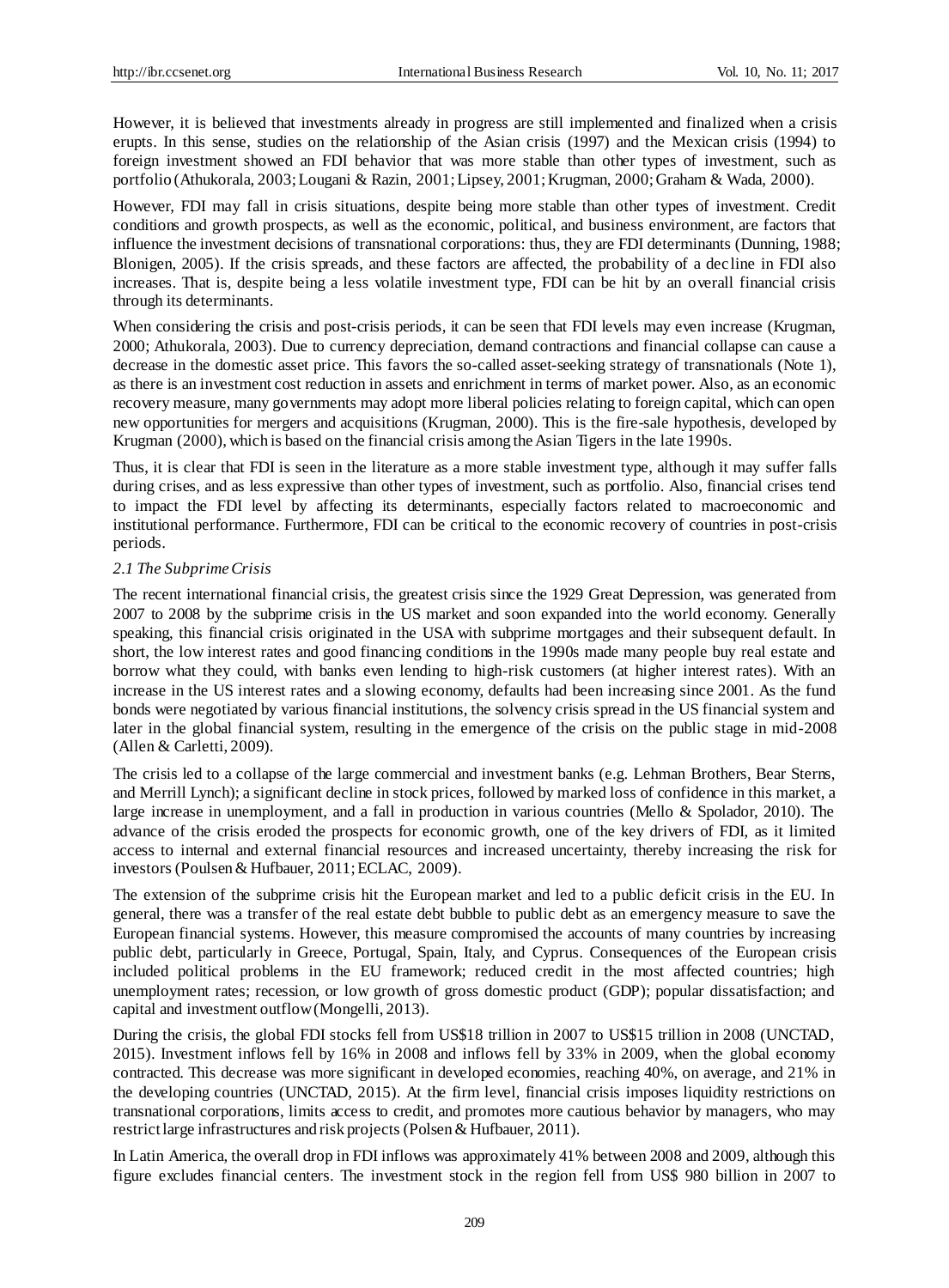US\$ 930 billion in 2008, a decrease of 5% (UNCTAD, 2015). However, in 2010, the FDI levels grew again in Latin America and the Caribbean, and the region attracted about US\$ 125 billion in FDI, 40% more than in 2009.

In Southeast Asia, the crisis led to a drop in FDI in 2008, when the investment retreated by 42% over the previous year. In East Asia, this drop in inflows was 17% between 2008 and 2009. The reduction in inflows also affected the stock investment level in the sub-regions in question; these decreased from US\$ 2.40 trillion in 2007 to \$ 2.1 trillion in 2008—a reduction of 12% (UNCTAD, 2015). Nevertheless, in 2010, despite these effects of the crisis, the East and Southeast Asia attracted US\$ 330 billion in FDI—34% more than in 2009—thereby raising investment stocks to \$ 3.1 trillion.

The falls and recoveries in FDI flows and stocks in these regions can be seen in Figures 2 and 3.







Source: UNCTAD, 2015.

Figure 3. Global FDI stocks from 2001 to 2013, US\$ millions

Source: UNCTAD, 2015.

## **3. Analytical Model and Data Sources**

Several locational factors, such as macroeconomic, institutional, and social features, can attract FDI into a country or region (Dunning, 1988). Similarly, external factors (e.g. financial crises) can impact the FDI levels assigned to a particular location. To capture these effects, this study will follow a version of the partial adjustment model, which is widely used in the literature on FDI (Love & Hidalgo, 2001; Blattner, 2006). According to this model, the current FDI stock in the country *i* in year *t* is explained by stock investment in the last period and several other independent variables. This resulted in the following model (Note 2):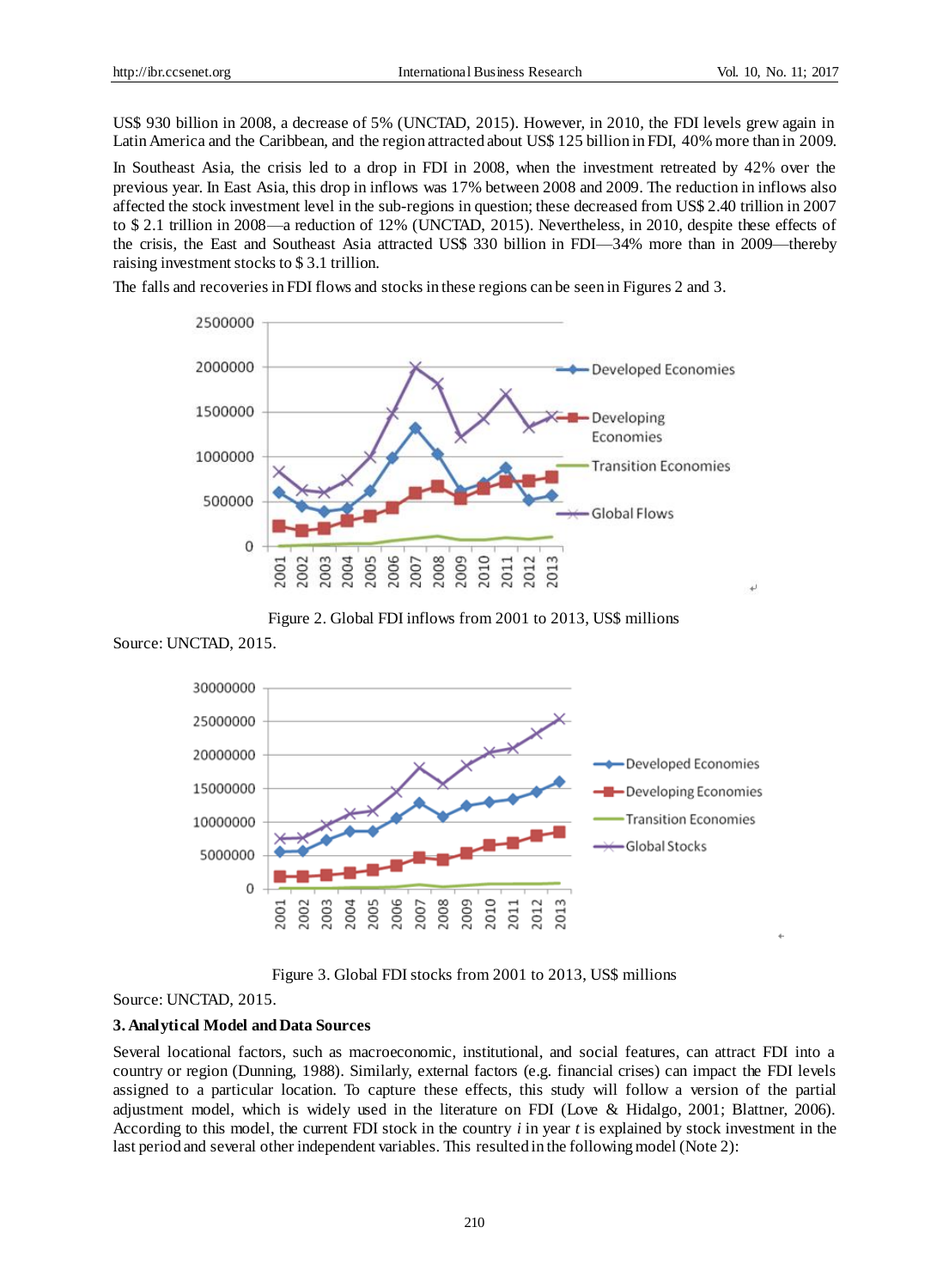$$
FDI_{i,t} = \delta FDI_{i,t-1} + \beta_0 + \beta_1 LATIN_{i,t} + \beta_2 CRISIS08_{i,t} + \beta_3 EXTCRISIS_{i,t} + \beta_4 CRISIS08XLATIN_{i,t} + \beta_5 EXTCRISISXLATIN_{i,t} + \beta_6 GDP_{i,t} + \beta_7 OPEN_{i,t} + \beta_8 ER_{i,t} + \beta_9 INF_{i,t} + \beta_{10} PINVEST_{i,t} + \beta_{11} GOVSTAB_{i,t} + \beta_{12} CORRUP + \beta_{13} CRISES90_{i,t} + \varepsilon_{it}
$$

(1)

The subscript *i* shows the Latin American (Argentina, Brazil, Chile, Colombia, Costa Rica, Ecuador, Mexico, Panama, Paraguay, Peru, Uruguay, and Venezuela) or Asian (China, Hong Kong, South Korea, Singapore, Thailand, Malaysia, Indonesia, Philippines, and Vietnam) countries, and the subscript *t* indicates the analysis period (in years) covering 1995–2014. To elect this set of explanatory variables, information contained in empirical studies (Amal & Seabra, 2007; Montero, 2008; Liu, Chow & Li, 2006; Hsieh & Hong, 2004) on the attractiveness of FDI in Latin American and Asian countries is used. All variables are treated as natural logarithm (ln) to capture their elasticity.  $\beta_0$  is the model constant.

FDI is the natural logarithm (ln) of FDI stocks in US\$ million. It was decided to use FDI stocks in the model, primarily because the partial adjustment model uses stocks. Also, FDI stocks are the result of investment flows accumulated over previous years. Additionally, the transnational corporations and a country's productive capacity are associated with investment stocks.

When following the partial adjustment model, *FDI*<sub>*i*,*t*</sub>*j* is the FDI stocks lagged in one period, and, one can calculate the adjustment coefficient  $\xi$  from  $\delta$  (Note 3). It is believed that the lagged FDI stock has a positive and statistically significant relationship with the dependent variable, implying that the existing FDI attracts more FDI.

LATIN is a dummy variable that is included in the model to distinguish the Latin American countries (Latin =  $1$ ) from the Asian ones ( $Latin = 0$ ). This dummy variable aims to capture the heterogeneity between the two regions in terms of FDI attraction. A statistically significant coefficient is expected from this dummy variable, as it implies that there are differences in the FDI levels between countries in the two regions.

CRISIS08 is a dummy variable representing the international financial crisis in 2008, when there was a drop in FDI stocks worldwide, especially in Asian and Latin American countries (see Figures 2 and 3). As pointed out by Kaminsky (2006), financial crises are characterized mostly by a variety of weak economic fundamentals, indicating that it would be difficult to define them in an applied model as just a proxy or an economic variable. Thus, it was decided to express the recent financial crisis in terms of its outbreak period in the world market and of shocks on FDI stocks, defining CRISIS08 = 1 in 2008 and CRISIS08 = 0 in the other years.

CRISIS08XLATIN, which is the iteration between dummy variables LATIN and CRISIS08, distinguishes the effect of the financial crisis in 2008 on the Latin American countries. In this case, the iteration CRISIS08XLATIN allows testing of the null hypothesis that the effects of the financial crisis on FDI stocks are independent of the group of countries (whether Asian or Latin American). When there is iteration between dummy variables, CRISIS08 represents the average effect of the crisis on Asia countries. If the iteration CRISIS08XLATIN is statistically significant, we reject the null hypothesis, which means that the average effect of the 2008 financial crisis on Latin American countries differed from that on Asian countries. This evidence indicates that the financial crisis has negatively impacted the FDI in both regions. However, it is expected that this negative effect is distinct, due to the heterogeneity of FDI-determining factors and the vulnerability to crisis in each region.

EXTCRISIS is a dummy variable aimed at capturing the effect of the subprime crisis extension, or the second wave of crisis contagion, on FDI levels in the countries in question. To define this variable, it is considered that the subprime crisis and its effects on FDI were not limited to 2008. EXTCRISIS takes the value 1 for all countries from 2009 to 2012 and takes the value zero for the other years. This is the period of spread of the initial crisis, especially in the developed countries, causing the public deficit crisis in the EU.

The iteration EXTCRISISXLATIN allows testing of the null hypothesis that the effects of the financial crisis extension on FDI stocks are independent of the group of countries (whether Asian or Latin American). Thus, EXTCRISIS expresses the average effect of the crisis extension on the FDI levels in Asian countries. Being statistically significant, the coefficient EXTCRISISXLATINA represents the average difference in the impact of the crisis extension on FDI levels in Latin American countries. It is believed that, in both regions, the crisis extension period was favorable to direct investment attraction due to the restructuring of these economies, implementation of counter-cyclical policies, and spread of the crisis to the developed countries.

CRISES90 is a dummy control variable used in the model to capture the shock to FDI stocks that occurred between 1997 and 2001, considering the possibility of structural breaks. This period was marked by a series of financial crises in the developing countries, the so-called crises in emerging markets (Asian Tigers Crisis in 1997;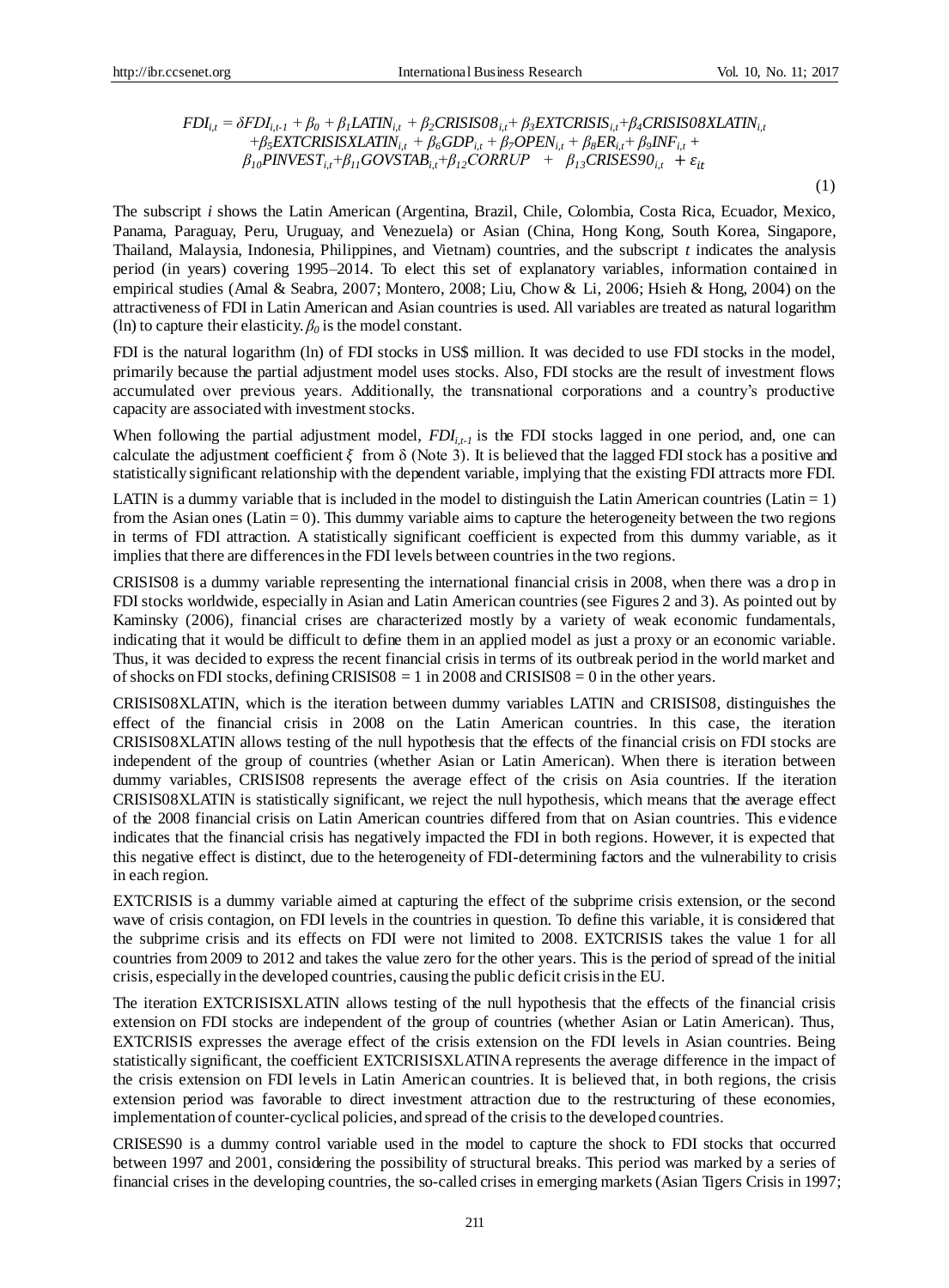Russian Crisis, 1998; Brazilian Foreign Exchange Crisis, 1999; and Crisis in Argentina, 2001), and the US recession after terrorist attacks. It was stipulated that CRISES90 = 1 for  $1997-2001$ , a period when there were sharp fluctuations in FDI stocks in Latin American countries and, especially, in Asian countries, whereas  $CRISIS90 = 0$  for the remaining years.

The other variables expressed in β6 to β12 are also used as controls in the model and are related to possible economic and institutional FDI determinants, according to the literature (Amal & Seabra, 2007; Montero, 2008; Liu et al., 2006; Hsieh & Hong, 2004; Blonigen, 2005).

GDP, measured in US\$ million, is a proxy for the domestic market size. A positive relationship between GDP and FDI stocks is expected, as economic growth would attract more foreign investors interested in expanding their markets (Dunning, 2001). The degree of trade openness (OPEN) is measured through a proxy represented by the exports (FOB) plus imports (FOB) in relation to GDP in US\$ millions. This variable may have positive or negative effects on FDI. However, in empirical studies related to Asian and Latin American countries, a positive effect was predominant (Hsieg & Hong, 2004; Amal & Seabra, 2007). This was related to the multinationals' interest in imported capital goods and to more advanced technologies required for their production. The real effective exchange rate in US\$ (ER) is an index built by Darvas (2012) from the nominal exchange rate and a measure of the relative price between a country and its trading partners (Note 4). According to some empirical studies that use the real exchange rate in their models, it is possible to find both negative (Amal & Seabra, 2007; Blatter, 2006) and positive effects of this variable on FDI (Barros et al, 2013; Blatter, 2006). The positive effect may be related to the real devaluation of the national currency, which would reduce the multinational's relative investment costs in the recipient country, compared to the country of origin. However, this same devaluation could increase the value of imports that are very important for the productive structure of multinationals. The inflation rate of countries (INF) represented by the GDP deflator, based on the Consumer Price Index (CPI), is a proxy for economic stability. By generating uncertainty and undermining the real income of consumers, the increase in the inflation rate could contain foreign investors. Therefore, a negative effect of the inflation rate on FDI levels is expected.

The corruption control (CORRUP) is an index built by the Political Risk Service (PRS) to assess corruption within the political system (Note 5). The index ranges from 0 to 6 points—the higher the index, the greater the control exercised over corruption. Increased control over corruption can improve the economic, political, and social environment of a country, thereby attracting more FDI. The investment profile (PINVEST) is a PRS index consisting of the sum of three subcomponents: a feasibility/expropriation contract, profit repatriation, and late payments. Each of these components has a score of 0 to 4, and the general index is the sum of the three components (index = 12, implies low risk for investments). In general, the higher the index, the lower the risk for foreign capital and the better the situation for FDI (positive relationship). Governmental stability (GOVSTAB) is a proxy for political risk, linked to the government's ability both to carry out its planned programs and to stay in office, which is also built by PRS, based on the sum of three other categories: government unity, legislative force, and popular support. The general index ranges from 0 to 12, with 12 being the most stable government (lower political risk). For the foreign investor, a country where the government has the stability to conduct the appropriate policies for economic development is a better prospect.

The stock of FDI in US\$ millions is an annual series available on the website of the United Nations Conference on Trade and Development (UNCTAD) and the real GDP (at 2005 constant prices). The series for exports (FOB) and imports (FOB) are also expressed in US\$ million and are found on the World Bank website (World Development Indicators), in addition to the inflation rate measured by the GDP deflator. The real exchange rate is an index built by Darvas (2012). The investment profile, control of corruption, and government stability are indices constructed by the PRS through the International Country Risk Guide and must be purchased through the website. All these data series are complete, both for the period in question and for all countries involved. In the case of FDI stock, data were deflated with the US Consumer Price Index, available on the US Inflation Calculator, taking 2005 as the base year.

## **4. Results and Discussions**

In this study, the model estimates are performed by using the system GMM estimator (Generalized Method of Moments), based on the works by Arellano and Bover (1995) and Blundell and Bond (1998). The choice of this estimator is justified by the need to address the following issues: a lagged dependent variable (*FDI*<sub>*i,t-1*</sub>) used as a regressor, which features a dynamic panel; the presence of explanatory variables not strictly exogenous; unobserved heterogeneity, and time-invariant factors among the sample countries; and possible autocorrelation in the individual units and heteroscedasticity across the countries.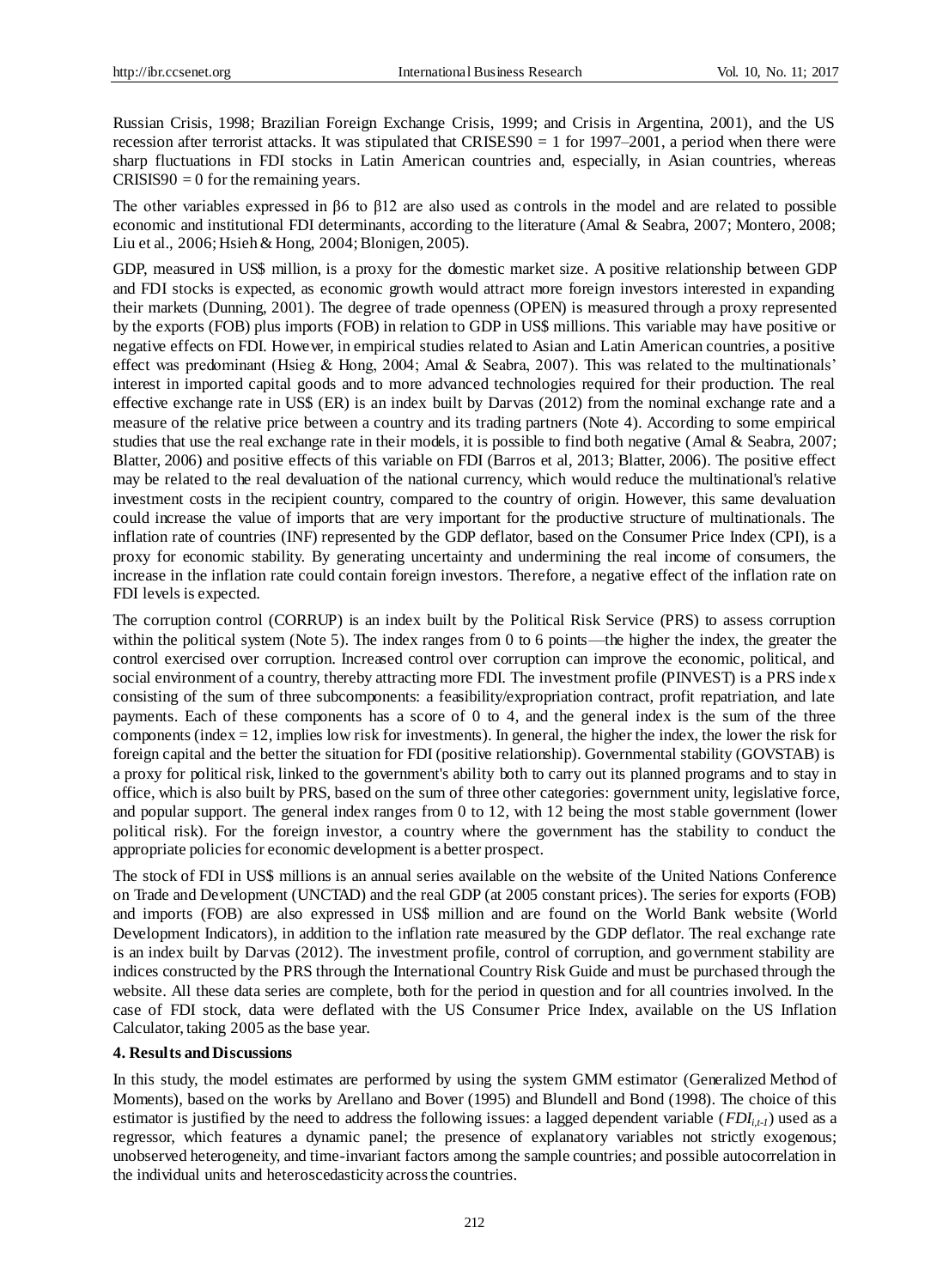The model expressed above, in (1), was estimated. This estimation considered the robust standard error option, the possibility of heteroscedasticity, and treatment of the variable GDP as being endogenous to the model and the variables OPEN and ER as being predetermined. Moreover, lagged values were used as instruments corresponding to the momentum conditions, both in level and first difference, considering the explanatory and dependent variables (Note 6). The results are presented in Table 1.

Table 1. Dynamic Panel Results

| Depended Variable: FDI                                                    |               |                       |  |  |
|---------------------------------------------------------------------------|---------------|-----------------------|--|--|
| Variables                                                                 | Coefficients  | Robust standard error |  |  |
| $FDI(-1)$                                                                 | 0.8341<br>*** | 0.03349               |  |  |
| <b>GDP</b>                                                                | $0.2469$ ***  | 0.05440               |  |  |
| <b>OPEN</b>                                                               | $0.2107***$   | 0.05616               |  |  |
| ER                                                                        | $0.2600$ ***  | 0.07731               |  |  |
| INF                                                                       | 0.1306        | 0.01509               |  |  |
| <b>PINVEST</b>                                                            | $0.2247$ *    | 0.09136               |  |  |
| <b>STBGOV</b>                                                             | $-0.0128$     | 0.07643               |  |  |
| <b>CORRUP</b>                                                             | 0.0505        | 0.03314               |  |  |
| <b>LATIN</b>                                                              | $0.3096***$   | 0.08813               |  |  |
| <b>CRISES90</b>                                                           | $-0.0976***$  | 0.01934               |  |  |
| <b>CRISIS08</b>                                                           | $-0.1757***$  | 0.06645               |  |  |
| <b>EXTCRISIS</b>                                                          | $0.04887$ *** | 0.01949               |  |  |
| <b>CRISIS08XLATIN</b>                                                     | $0.1565$ **   | 0.07452               |  |  |
| <b>EXTCRISISXLATIN</b>                                                    | $-0.0149$     | 0.02623               |  |  |
| <b>CONSTANT</b>                                                           | $-3.8$ ***    | 0.8170                |  |  |
| Number of observations $=$ 345                                            |               |                       |  |  |
| Number of groups $= 21$                                                   |               |                       |  |  |
| Number of instruments $= 275$                                             |               |                       |  |  |
| Instruments for differentiated equation:                                  |               |                       |  |  |
| $GMM = IDE(-2)$ , $OPEN(-1)$ , $CAM(-1)$ , $PIB(-2)$                      |               |                       |  |  |
| Instruments for level equation:                                           |               |                       |  |  |
| $GMM = D.IDE(-1), D.OPEN, D.CAM, D.PIB(-1)$                               |               |                       |  |  |
| <i>Note</i> : *** 1% significance, ** 5% significance * 10% significance. |               |                       |  |  |

## Source: results.

Overall, the results indicated the model adequacy, with a strong relationship between FDI stocks and most of the items proposed in the literature. The importance of lagged FDI as an explanatory variable for the current stock investment is especially remarkable. Its coefficient,  $\delta = 0.83$ , was positive and highly significant. While this coefficient shows the short-term impact on current FDI stocks, the balanced adjustment rate is given by  $\xi = 1 \delta$ , which results in  $\xi = 0.17$ . This rate implies that the adjustment to the desired FDI stock is neither complete nor instantaneous and that only 17% of the short-term and long-term differences are adjusted each period (year). This is due to the rigidity of the production process, inertia, and existing contractual obligations, which hinder the adequacy of the existing inventory vis- $\grave{a}$  vis the desired capital stock.

With regard to the economic explanatory variables, the model showed that, from 1995 to 2013, factors such as market size (GDP), OPEN, and ER had a statistically significant positive relationship with FDI stock, thereby being important determinants of this investment level in the sample countries. Inflation rate has a positive sign, but it was not statistically significant in the model. Among the explanatory variables that represent institutional environment, PINVEST was important for FDI attraction, as it has a positive significant relationship with the FDI. The variables representing government stability and corruption control were not statistically significant in the model. The dummy variable that represents the crisis period in the 1990s in the developing countries, CRISES90, had a highly significant negative coefficient. These crises undermine the foreign investment attraction to countries in the regions investigated. The dummy variable LATIN had a positive sign and was statistically significant, only indicating that the FDI level between two regions is different.

The dummy variable CRISIS08 was negative and statistically significant, indicating that the financial crisis in 2008 had a negative impact on the FDI stock in Asian countries. When keeping everything constant during the crisis, FDI stocks in Asian countries fell by 17.57%, on average, compared to other periods. Importantly, this negative effect of the crisis on FDI cannot be associated with any fluctuation in the variables expressed in the model (e.g., drop in GDP), since such variables are constants.

Besides the risks and uncertainties arising from the crisis, and the difficulty of capturing credit, other factors can help explain this FDI drop in Asian countries. A sharp decline in demand from developed countries caused a decrease in the Asian countries' exports, thus affecting the export-oriented FDI in the region. The crisis also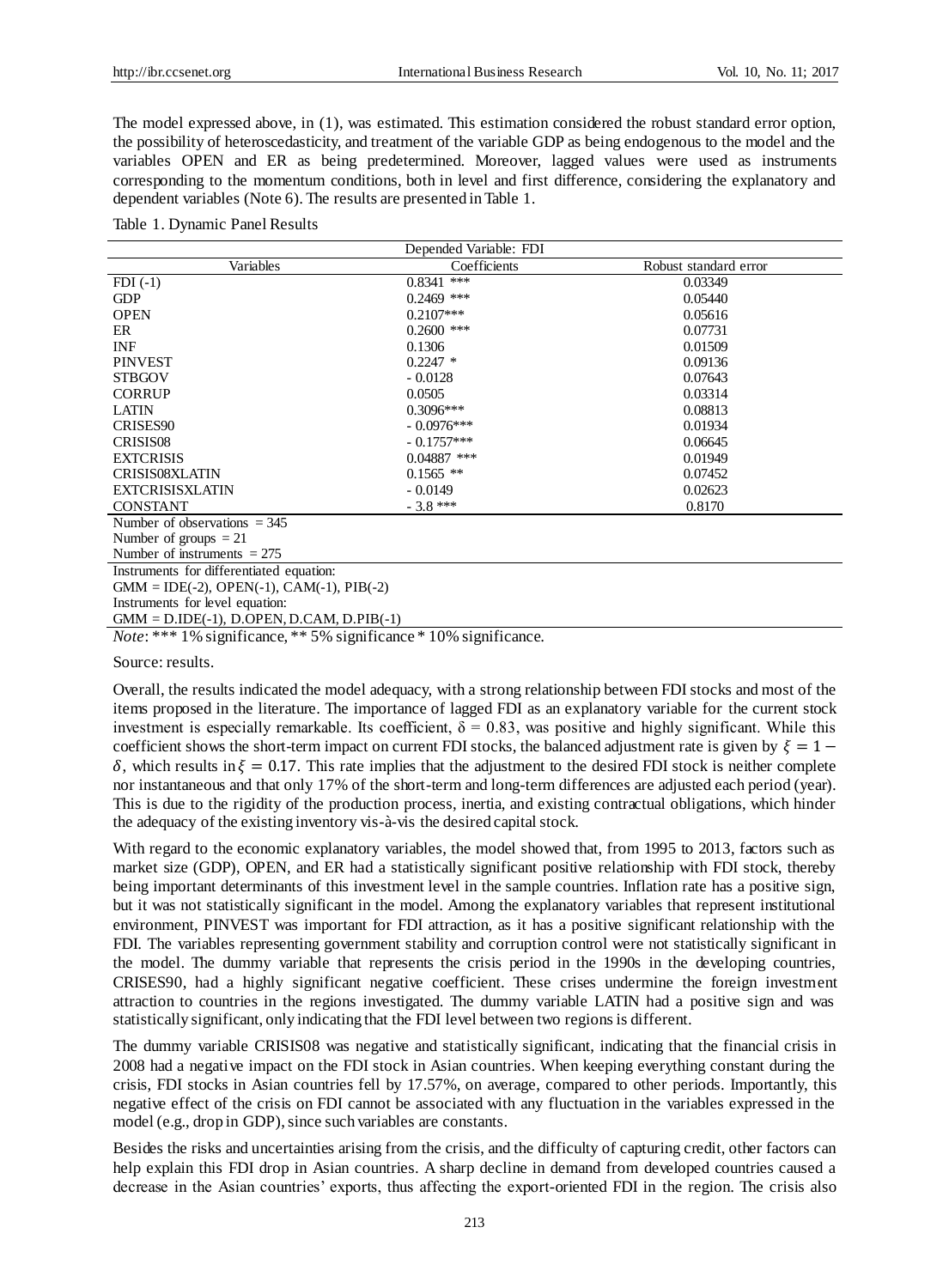affected the financial sector in many countries in the region, especially Hong Kong and Singapore, which are traditional international financial centers. Malaysia, for instance, with a much more internationalized financial market, was quickly contaminated by the crisis, which compromised the country's credit structure and capital markets.

The interaction CRISIS08XLATIN was statistically significant at 5%, confirming that the effect of the crisis on FDI stocks differs between Asian and Latin American countries. The coefficient value indicates the deviation around the mean. Thus, the impact of the crisis on FDI stocks in Latin America was  $-0.0192$  ( $-0.1757 + 0.1565$ ). This indicates that, by keeping everything constant, FDI stocks in Latin America fell by 2%, on average, during the crisis, compared to other periods. It was expected that this crisis had a negative impact on FDI, associated with both the risks and uncertainties of the period and the deterioration of other economic and financial factors that determine the FDI.

According to ECLAC (2009), several factors may be related to this FDI drop in Latin American countries. These factors include a drop in commodity prices in late 2008, which affected investments in natural resources; and the US recession, which has damaged investment in export platforms in Mexico and Central America. Moreover, the crisis also hit production and investments in European countries, which are among the main investors in Latin America.

The analysis of the dummy variable CRISIS08 and its interaction CRISIS08XLATIN shows that the subprime crisis had a negative impact on the countries of the two regions. These dummy variables also show that the impact of the crisis differed between the regions, as the FDI stock retreated more in Asian than in Latin American countries. It is believed that these differences are related to the vulnerability and heterogeneity of the countries in each region: both these factors are FDI determinants not included in the model. The dummy variable EXTCRISIS was statistically significant at 5% and presented a positive sign, showing that the FDI stock increased by 5%, on average, in Asian countries during the spread of the crisis from 2009 to 2012. The interaction EXTCRISISXLATIN had a positive coefficient, but it was not statistically significant. This implies that there is no evidence the post-crisis period has had differentiated impact among the countries in Asia and Latin America.

By following this interpretation, it is expected that the FDI stocks have also increased by 5% in Latin America during the spread of the crisis. This result meets expectations and may be linked to several factors, such as counter-cyclical policies adopted by local governments in both regions to revive economies and specific policies for attracting foreign capital. It should also be considered, among other factors mentioned, that uncertainties and risks in developed economies made foreign investors redirect their capital to countries that are less affected by the turbulence and/or have better prospects for economic performance. With the developed countries still undergoing the crisis effects in 2011, Latin American countries, like Brazil, Chile, and Colombia, increased their credibility in the region and encouraged market-seeking investments–linked to both demand attractiveness and middle class growth of these countries (Birdsall, 2012). In Asia, regional trade was growing again, especially between China and the ASEAN (Association of Southeast Asian Nations) countries, with the discussion of an agreement for a free trade area, which strengthened regional integration and inter-regional FDI (UNCTAD, 2010).

The moment conditions used in GMM system estimation would be valid only if the errors are not auto-correlated. The Arellano–Bond autocorrelation test is applied to the equation errors in first difference, considering the firstand second-order autocorrelations. Then, the null hypothesis is tested for no serial correlation in second order. Normally, the null hypothesis is rejected in the first-order autocorrelation, without being a problem of poor model specification. In the case of the second-order correlation, it is expected that the null hypothesis will be not rejected, signaling the validity of the moment conditions used.

In this case, the Arellano–Bond test for error autocorrelation indicates that errors are correlated in the first order. However, as seen in Table 2, there is no evidence of serial correlation in the second-order differentiated errors (i.e. H0 not rejected). This implies that the moment conditions used in the GMM system are valid and, thus, validate the model results.

Table 2. Arellano–Bond test for error autocorrelation

| Order |         | $P_{\rm rob}$ .<br>., |  |
|-------|---------|-----------------------|--|
|       | $-2.96$ | 0000<br>UU3U          |  |
| -     | $-0.87$ | 3999                  |  |

*Note*: H0: no correlation.

Source: results.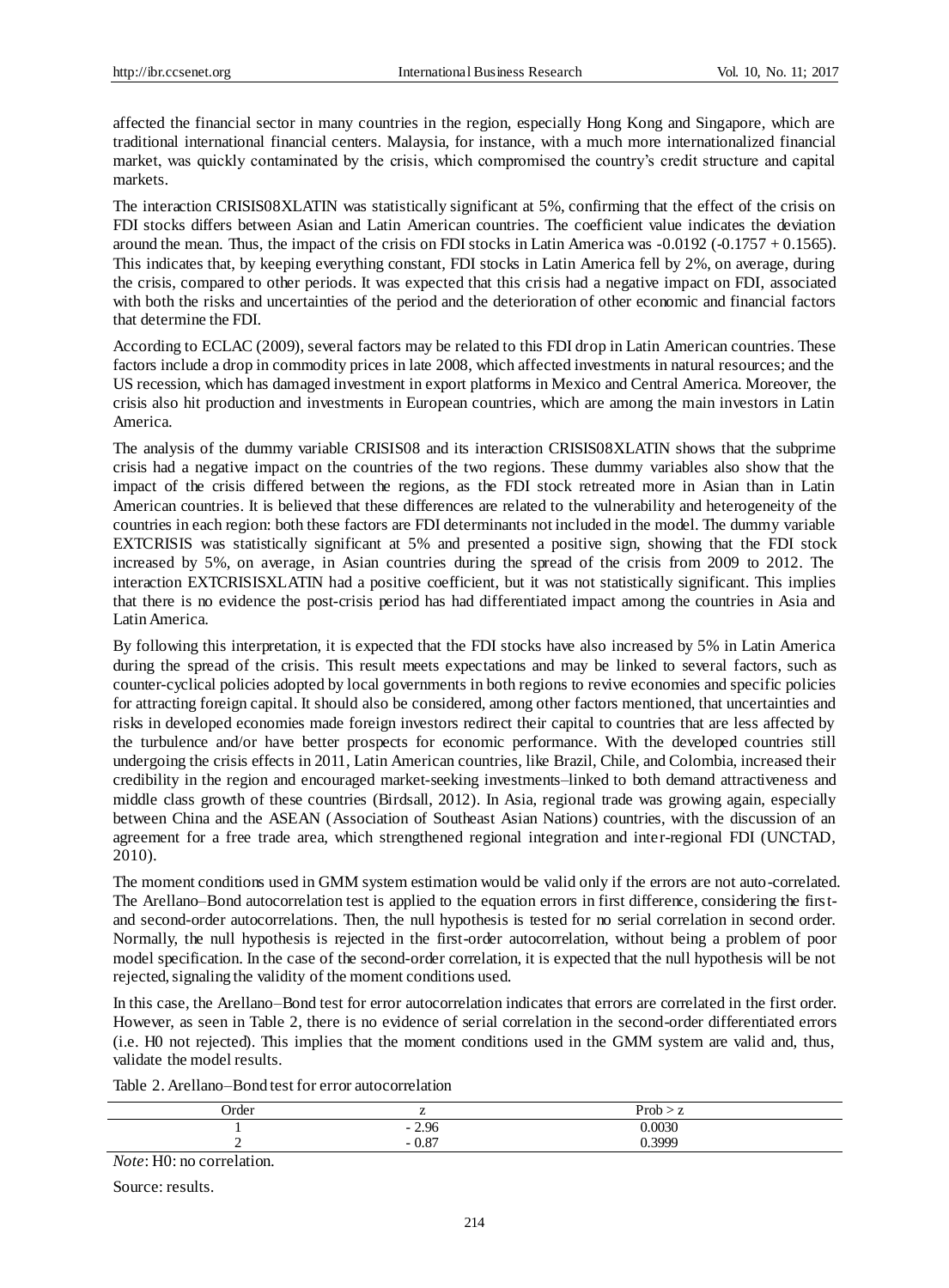## **5. Conclusions**

This study evaluates the impact of the international financial crisis (subprime) on FDI behavior in Asian and Latin American emerging countries. Through the econometric model, it was found that the 2008 financial crisis had a negative impact on FDI levels in both regions studied. However, the magnitude of the crisis effect was different in the two regions, reducing more FDI stocks in Asia than in Latin America. It is believed that this difference is mainly associated with the vulnerability and heterogeneity of the countries' macroeconomic and institutional structures. In addition, these developing Asian and Latin American countries were not adversely affected by the crisis spread, in terms of FDI stock, compared to the developed countries. On the contrary, during this period, the developing countries attracted more foreign investments. It is believed that this reflects the counter-cyclical policies adopted by these countries to attract FDI. Also, it may reflect the uncertainties and risks related to the developed economies.

Additionally, the econometric model results showed the importance, not only of lagged FDI but also of economic and institutional variables (e.g. GDP, exchange rate, trade liberalization degree and investment profile), for attraction of direct investments during the period of study in Asian and Latin American countries.

The international financial crisis and its extension have caused serious consequences in various aspects of the world economy (e.g. financial breaks, and falls in production, trade, employment etc.), and this article revealed effects on FDI in the emerging countries studied. For many developing countries, where FDI compensates for lack of domestic private investment, it is important to understand that this results in a better understanding of FDI behavior. It would be particularly important for the local governments to consider the formulation of public policies in terms of capital attraction and for protection during financial crises that undermine the whole economic structure. Thus, there should be measures to strengthen financial systems (e.g. stricter regulations, constant supervision, and consultation with international financial institutions) and macroeconomic measures to prevent crises through more balanced monetary and fiscal policies, without compromising the public accounts and the financial system. However, in the face of crises, there are critical policies, such as the policies for tax and credit access that reheat domestic demand and attract more foreign investment.

In addition, by studying the relationship between crisis and FDI in Asian and Latin American emerging countries, we can contribute to the characterization of the current investment behavior in the developing countries at a global level. For future studies, we intend to extend this analysis to developed countries, both to allow a more general understanding of the subject and to facilitate comparison of the results with the developing countries.

### **References**

- Alfaro, L., & Chen, M. (2010). Surviving the global financial crisis: foreign direct investment and establishment performance. *Harvard Business School, working paper,* 10-110[. https://doi.org/10.2139/ssrn.1623831](https://doi.org/10.2139/ssrn.1623831)
- Allen, F., & Carletti, E. (2009). .*An overview of the crises: causes, consequences and solutions*. Paper presented at the conference on Global Market Integration and Financial Crises, Hong Kong University of Science and Technology, Hong Kong. Retrieved from

http://apps.eui.eu/Personal/Carletti/IRF-Overview-Allen-Carletti-26Nov09-final.pdf

- Amal, M., & Seabra, F. (2007). Determinantes do investimento direto externo (IDE) na América Latina: uma perspective institucional. *Revista Economia*, *8*(2), 231-247.
- Arellano, M., & Bond, S. (1991). Some tests of specification in panel data: Monte Carlo evidence and an application to employment equations. *Review of Economic Studies*, 58(2), 277-297. https://doi.org/10.2307/2297968
- Arellano, M., & Bover, O. (1995). Another look at the instrumental variables estimation of error components models. *Journal of Econometrics*, *68*(1), 29-51[. https://doi.org/10.1016/0304-4076\(94\)01642-D](https://doi.org/10.1016/0304-4076(94)01642-D)
- Athukorala, P. (2003). Foreign direct investment in crisis and recovery: lessons from the 1997-1998 Asian crises. *Australian Economic History Review, 43*(2), 197-213. https://doi.org/10.1111/1467-8446.t01-1-00051
- Barros, C., Chen, Z., & Damasio, B. (2013*). Attracting foreign direct investment: an analysis of Asian countries*. Centro de Estudos sobre África e Desenvolvimento, working paper, 116. Retrieved from http://pascal.iseg.utl.pt/~cesa/index.php/menupublicacoes
- Birdsall, N. (2012). *A note on the middle class in Latin America*. Center for Global Development, working paper, 303. Retrieved from

http://www.cgdev.org/publication/note-middle-class-latin-america-working-paper-303 pdf

Blattner, T. (2006). *What drives foreign direct investment in Southeast Asia? A dynamic panel approach.*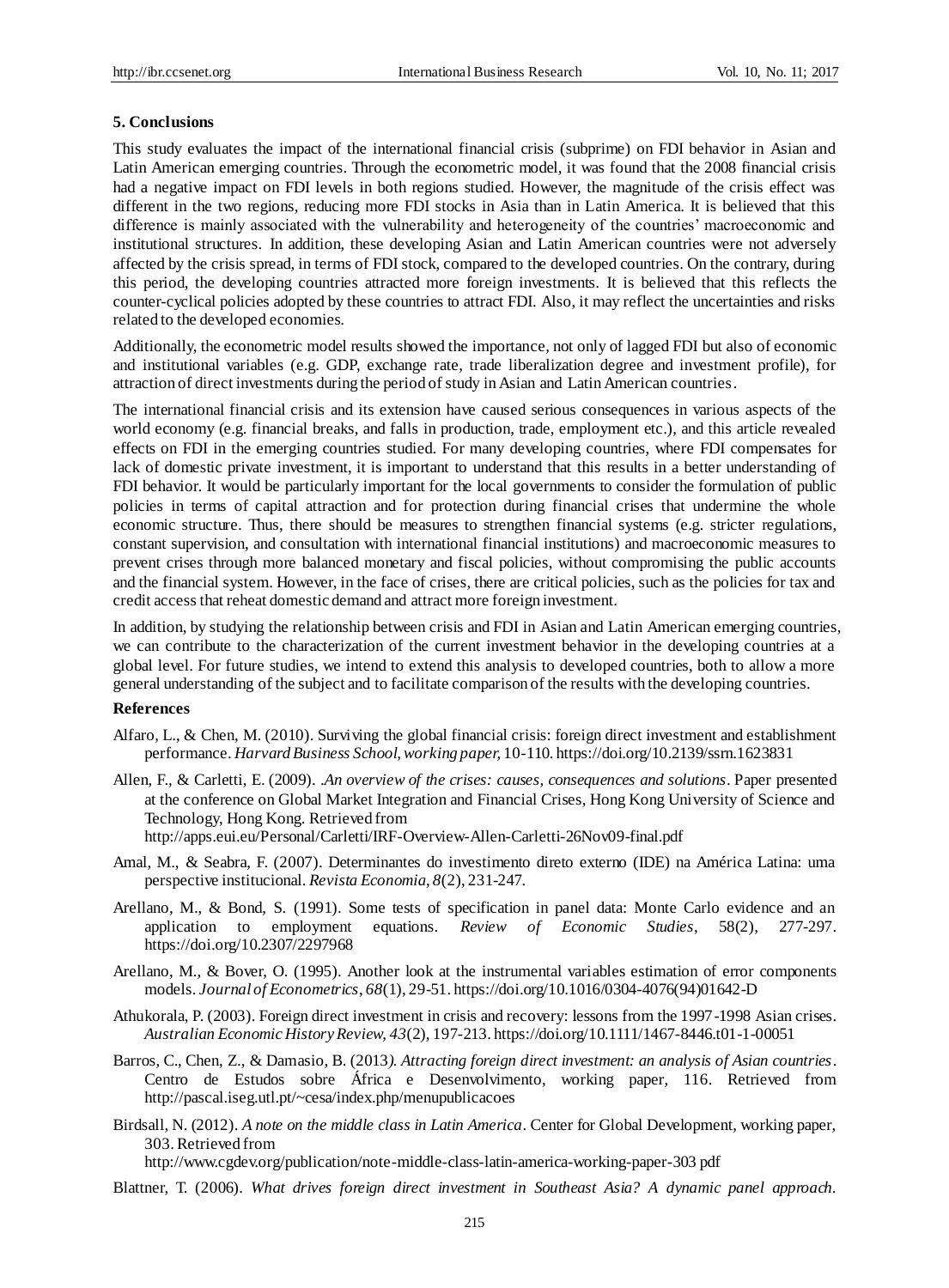European Central Bank. Retrieved from

http://faculty.washington.edu/karyiu/confer/seoul06/papers/blattner.pdf

- Blomström, M., & Persson, H. (1983). Foreign investment and spillover efficiency in an underdeveloped economy: evidence from the Mexican manufacturing industry. *World Development*, *11*(6), 493-501. [https://doi.org/10.1016/0305-750X\(83\)90016-5](https://doi.org/10.1016/0305-750X(83)90016-5)
- Blonigen, B. (2005). A review of the empirical literature on FDI determinants. *Atlantic Economic Journal*, *33*(4), 383-403. https://doi.org/10.1007/s11293-005-2868-9
- Blundell, R., & Bond, S. (1998). Initial conditions and moment restrictions in dynamic panel data models. *Journal of Econometrics*, *87,* 115-143[. https://doi.org/10.1016/S0304-4076\(98\)00009-8](https://doi.org/10.1016/S0304-4076(98)00009-8)
- Borensztein, E., De Gregorio, J., & Lee, J. (1998). How does FDI affect economic growth? *Journal of International Economics*, *45*(1), 115-135. https://doi.org/10.1016/S0022-1996(97)00033-0
- Campello, M., Graham, J., & Harvey, C.(2010). The real effects of financial constraints: evidence from a financial crisis. *Journal of Financial Economics, 97*(3), 470-487. <https://doi.org/10.1016/j.jfineco.2010.02.009>
- Claessens, S., & Kose, M. (2013). *Financial crises: explanations, types, and implications*. International Monetary Fund, IMF Working Paper, 13/28[. https://doi.org/10.5089/9781475561005.001](https://doi.org/10.5089/9781475561005.001)
- Darvas, Z. (2012). *Real effective exchange rates for 178 countries: a new database.* Bruegel Working Paper 2012/06. Retrieved from

http://bruegel.org/2012/03/real-effective-exchange-rates-for-178-countries-a-new-database/

- Dunning, J. (1988). Trade, location of economic activity and the multinational enterprise: a search for an eclectic approach. In: Dunning, J. (ed.). *Explaining international production*, 13-40. London: Unwin Hyman.
- Dunning, J. (1992). *Multinational enterprises and the global economy*. Wokingham, England: Addison-Wesley.
- Dunning, J. (2001). The eclectic (OLI) paradigm of international production: past, present and future. *International Journal of the Economics of Business*, *8*(2), 173-190. https://doi.org/10.1080/13571510110051441
- Economic Comission for Latin America and Caribbean ECLAC**.** (2009). *La inversión directa extranjera en América Latina y el Caribe: ECLAC, 2009*. Retrieved from https://www.cepal.org/es/publicaciones/1140-la-inversion-extranjera-directa-america-latina-caribe-2009
- Goldsmith, R. (1982). Comment on Hyman P. Minsky's financial instability hypothesis: capitalist processes and the behavior of the economy. In: Kindleberger, C. P. and Laffargue, J. P. (eds.). *Financial crises: theory, history and policy*. Cambridge: Cambridge University Press.
- Graham, E., & Wada, E. (2000). Domestic reform, trend and investment, financial crisis and foreign direct investment in Mexico. *The World Economy*, *26*(6), 777-797. https://doi.org/10.1111/1467-9701.00303
- Herman, M., Chisholm, D., & Leavell, H. (2004). FDI and the effects on society. *Proceedings of the Academy for Studies in International Business*, 15-18. New Orleans.
- Hsieh, W., & Hong, M. C. (2004). The determinants of foreign direct investment in Southeast Asian transition economies. *Proceedings of th*e *International Symposium on Foreign Trade – FDI and industrial development*, 131-144. Chia-Yi, Taiwan: National Chung Cheng University.
- Joyce, J., & Nabar, M. (2009). Sudden stops, banking crises and investment collapses in emerging markets. *Journal of Development Economics, 90*(2), 314-322[. https://doi.org/10.1016/j.jdeveco.2008.04.004](https://doi.org/10.1016/j.jdeveco.2008.04.004)
- Kaminsky, G. (2006). Currency crises: are they al the same? *Journal of International Money and Finance*, *25*(3), 503-527[. https://doi.org/10.1016/j.jimonfin.2006.01.002](https://doi.org/10.1016/j.jimonfin.2006.01.002)
- Kindleberger, C., & Aliber, R. (2005). *Manias, panics and crashes: a history of financial crises* (5th ed.). New Jersey: John Wiley & Sons Inc. https://doi.org/10.1057/9780230628045
- Krugman, P. (2000). Fire-sale FDI. In: Edwards, S. (ed.). *Capital flows and the emerging economies: theory, evidence, and controversies, (*pp. 43-58). Chicago: University of Chicago Press.
- Lipsey, R. (2001). *Foreign direct investors in three financial crises*. National Bureau of Economic Research, Working Paper, 8084. https://doi.org/10.3386/w8084
- Liu, L. G., Chow, K., & Li, U. (2006). *Determinants of foreign direct investment in East Asia: did China crowd*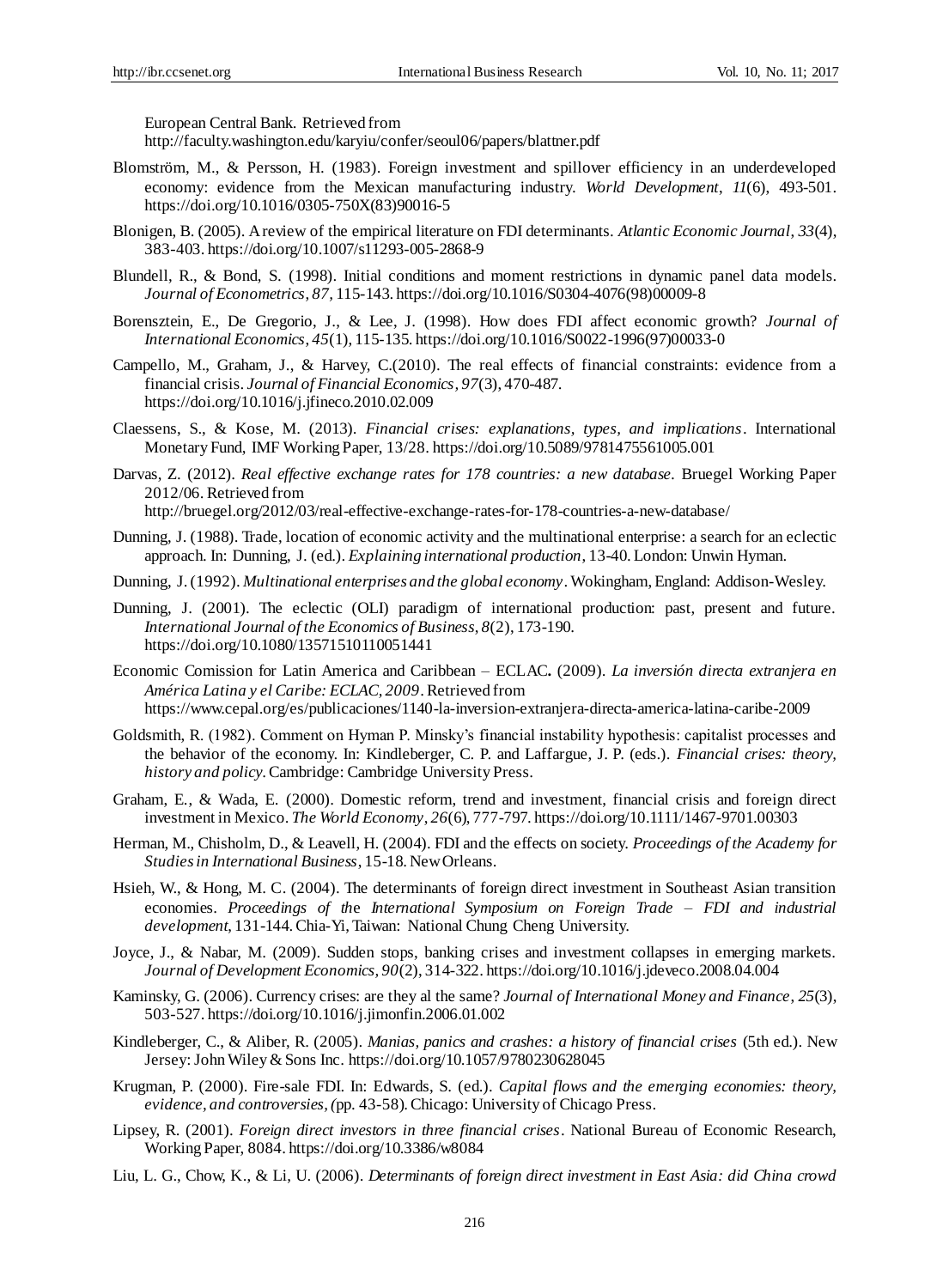*out FDI from her developing East Asian neighbors?* Hong-Kong Monetary Authority: Economic Research Division. Retrieved from http://www.hkma.gov.hk

- Loungani, P., & Razin, A. (2001). How beneficial is foreign direct investment for developing countries? *Finance and Development*, *38*(2), 6-9.
- Love, J., & Hidalgo, F. (2001). Analyzing the determinants of US direct investment in Mexico. *Applied Economics*, *32*(10), 1259-1267. https://doi.org/10.1080/000368400404416
- Mello, P., & Spolador, H. (2010). *Crises financeiras: quebras, medos e especulações do mercado* (1st ed.). São Paulo: Saint Paul.
- Minsky, H. (1986). *Stabilizing an unstable economy*. New Haven: Yale University Press.
- Mongelli, F. (2013). *The mutating Euro area crisis: is the balance between the "sceptics" and "advocates" shifting?* European Central Bank. Retrieved from https://papers.ssrn.com/sol3/papers.cfm?abstract\_id=2217605
- Montero, A. (2008). Macroeconomic deeds, not reform words: the determinants of foreign direct investment in Latin America. *Latin American Research Review*, *43*(1), 55-83. https://doi.org/10.1353/lar.2008.0008
- Organisation for Economic Co-operation and Development OECD. (2008). *OECD benchmark definition of foreign direct investment*, (4th ed.). Retrieved from http://www.oecd.org/daf/inv/investmentstatisticsandanalysis/40193734.pdf
- Penfold, M. (2014). *Institutions and foreign direct investment in Latin America: a new emerging reality.* LAC working papers in political economy, Working Paper 3. Retrieved from http://www.lac.ox.ac.uk/sites/sias/files/documents/LAC%20Working%20Paper%20in%20Political%20Econ omy%20No%203%2C%20Michael%20Penfold%2C%20July%202014.pdf
- Political Risk Service PRS. (2014). *International Country Risk Guide (ICRG) 2014*. Retrieved from http://www.prsgroup.com/icrg.aspx
- Poulsen, L., & Hufbauer, C. (2011). Foreign direct investment in times of crisis. *Transnational Corporations*, *20*(1), 19-38. https://doi.org/10.18356/138883a0-en
- Ramamurti, R. (2011). Impact of the crisis on new FDI players: past, present and future of sovereign wealth funds, private equity and emerging market transnational corporations. *Transnational Corporations*, *20*(1), 39-68. https://doi.org/10.18356/7fbcef8d-en
- Reinhart, C., & Rogoff, K. (2009). *This time is different: eight centuries of financial folly*. Princeton: Princeton University Press.
- Taylor, A. (2012). The great leveraging. Paper presented at 11th BIS Annual Conference: The future of financial globalisation. Lucerne, Switzerland. https://doi.org/10.3386/w18290
- Ucal, M., Özcan, K., Bilgin, M., & Mungo, J. (2010). Relationship between financial crisis and foreign direct investment in developing countries using semiparametric regression approach. *Journal of Business Economics and Management*, *11*(1), 22-33. https://doi.org/10.3846/jbem.2010.02
- United Nations Conference on Trade and Development UNCTAD. (2005). *World investment report 2005: transnational corporations and internationalization of R&D*. Retrieved from unctad.org/en/Docs/wir2005\_en.pdf
- United Nations Conference on Trade and Development UNCTAD. (2010). *World investment report 2010: investing in a low-carbon economy.* Retrieved from unctad.org/en/Docs/wir2010\_en.pdf
- United Nations Conference on Trade and Development UNCTAD. (2015). *UNCTAD Statistics*. Retrieved from http://unctadstat.unctad.org/ReportFolders/reportFolders.aspx
- US inflation calculator, (2015). *Consumer Price Index, 2015*. Retrieved from http://www.usinflationcalculator.com
- World Bank Data. (2015). *World Development Indicators, 2015*. Retrivied from http://data.worldbank.org/data-catalog/world-development-indicators